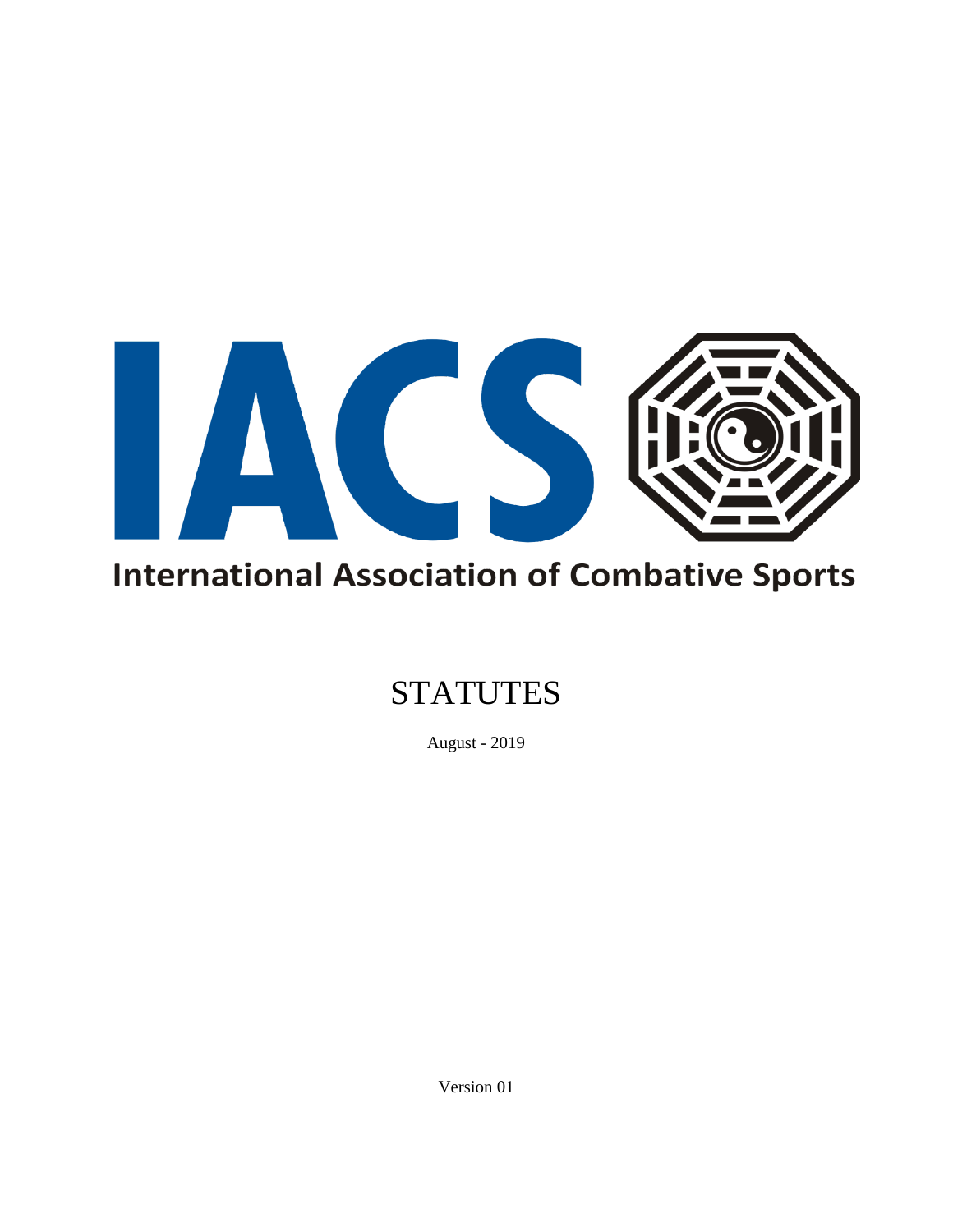

## **CONTENTS**

| <b>CHAPTER I. GENERAL PROVISIONS</b>          | 4              |
|-----------------------------------------------|----------------|
| Article 1. Name and headquarters              | 4              |
| Article 2. Objectives                         | $\overline{4}$ |
| Article 3. Non-discrimination, gender balance | $\overline{4}$ |
| Article 4. Official languages                 | $\overline{4}$ |
| <b>CHAPTER II. ADMINISTRATION</b>             | 5              |
| Article 5. Bodies                             | 5              |
| A.GENERAL ASSEMBLY                            | 5              |
| Article 6. Definition, Organization           | 5              |
| Article 7. Powers of the General Assembly     | 5              |
| Article 8. Delegates                          | 6              |
| Article 9. Quorums                            | 6              |
| Article 10. Voting                            | 6              |
| Article 11. Elections                         | $\overline{7}$ |
| Article 12. Election of the President         | $\tau$         |
| Article 13. Ordinary General Assembly         | $\overline{7}$ |
| Article 14. Extraordinary General Assembly    | 8              |
| <b>B. COUNCIL</b>                             | 8              |
| Article 15. Composition and Election          | 8              |
| Article 16. Eligibility, term of office       | 8              |
| Article 17. Presidential Election             | 9              |
| Article 18. Meetings, Quorums                 | 9              |
| Article 19. Powers of the Council             | 9              |
| <b>C.ADMINISTRATION</b>                       | 10             |
| Article 20. Mission                           | 10             |
| Article 21. Director General                  | 10             |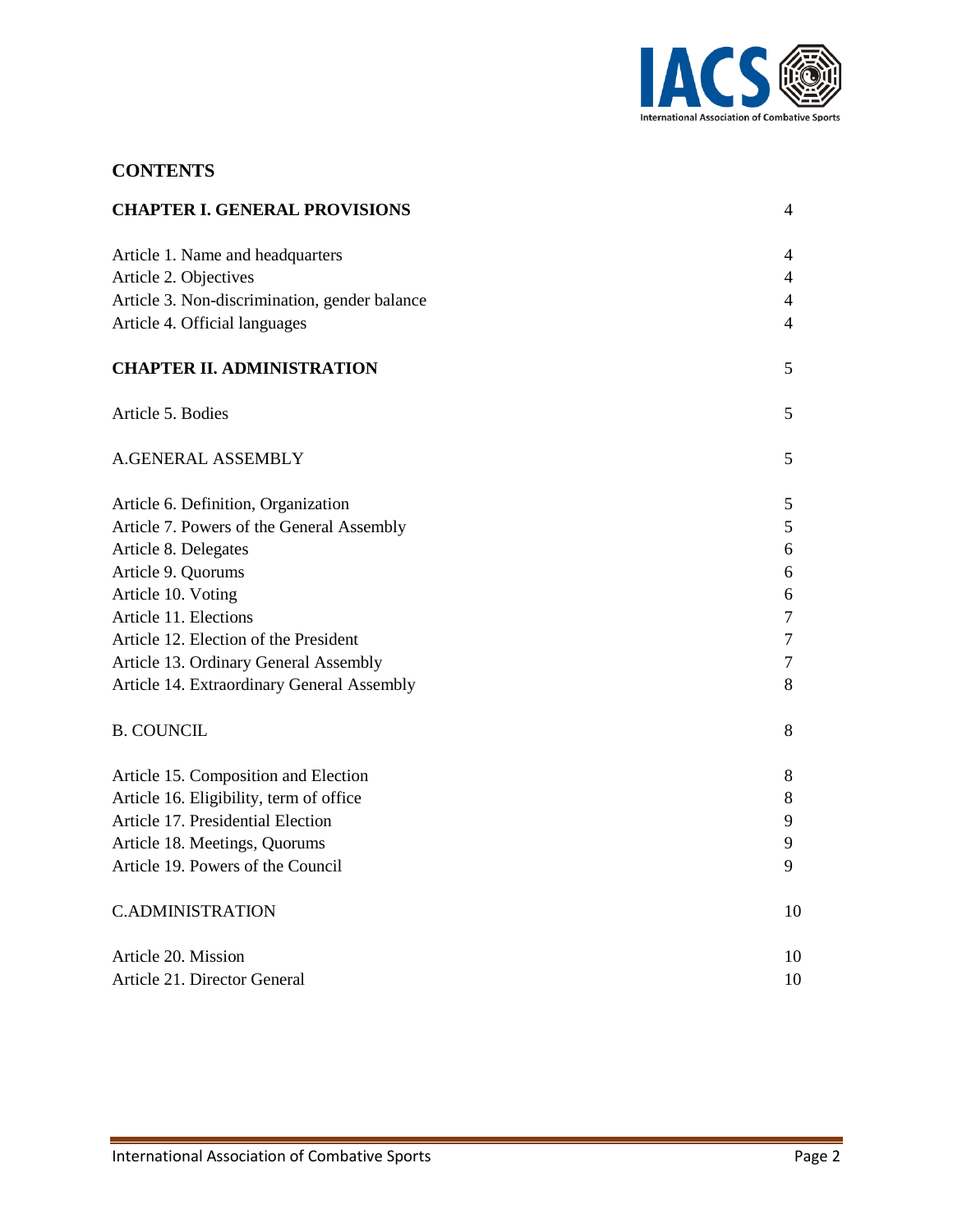

#### **CHAPTER III. MEMBERSHIP** 10

| Article 22. Categories of Members                                                | 10 |
|----------------------------------------------------------------------------------|----|
| Article 23. Conditions for Membership                                            | 10 |
| Article 24.A Membership Application Procedure (Full Member and Associate Member) |    |
| Article 24.B Membership Application File to be submitted (Full Member)           | 12 |
| Article 24.C. Membership Application File to be submitted (Associate Member)     | 14 |
| Article 25. Honorary Members                                                     | 14 |
| Article 26. Members' rights                                                      | 15 |
| Article 27. Members' obligations                                                 | 15 |
| Article 28. Resignation                                                          | 15 |
| Article 29. Revision of Membership                                               | 16 |
| Article 30. Suspension                                                           | 16 |
| Article 31. Expulsion                                                            | 16 |
| Article 32. Notices                                                              | 16 |
|                                                                                  |    |
| <b>CHAPTER IV. FINANCES</b>                                                      | 16 |
|                                                                                  |    |
| Article 33. Subscriptions                                                        | 16 |
| Article 34. Finances, Liability                                                  | 17 |
| Article 35. Auditors                                                             |    |
|                                                                                  |    |
| <b>CHAPTER V. FINAL PROVISIONS</b>                                               | 17 |
| Article 36. Dispute resolution                                                   | 17 |
| Article 37. Interpretation                                                       | 17 |
| Article 38. Modification of the Statutes                                         | 17 |
| Article 39. Dissolution                                                          | 18 |
| Article 40. Independence of Members                                              | 18 |
| Article 41. Enforcement                                                          | 18 |
|                                                                                  |    |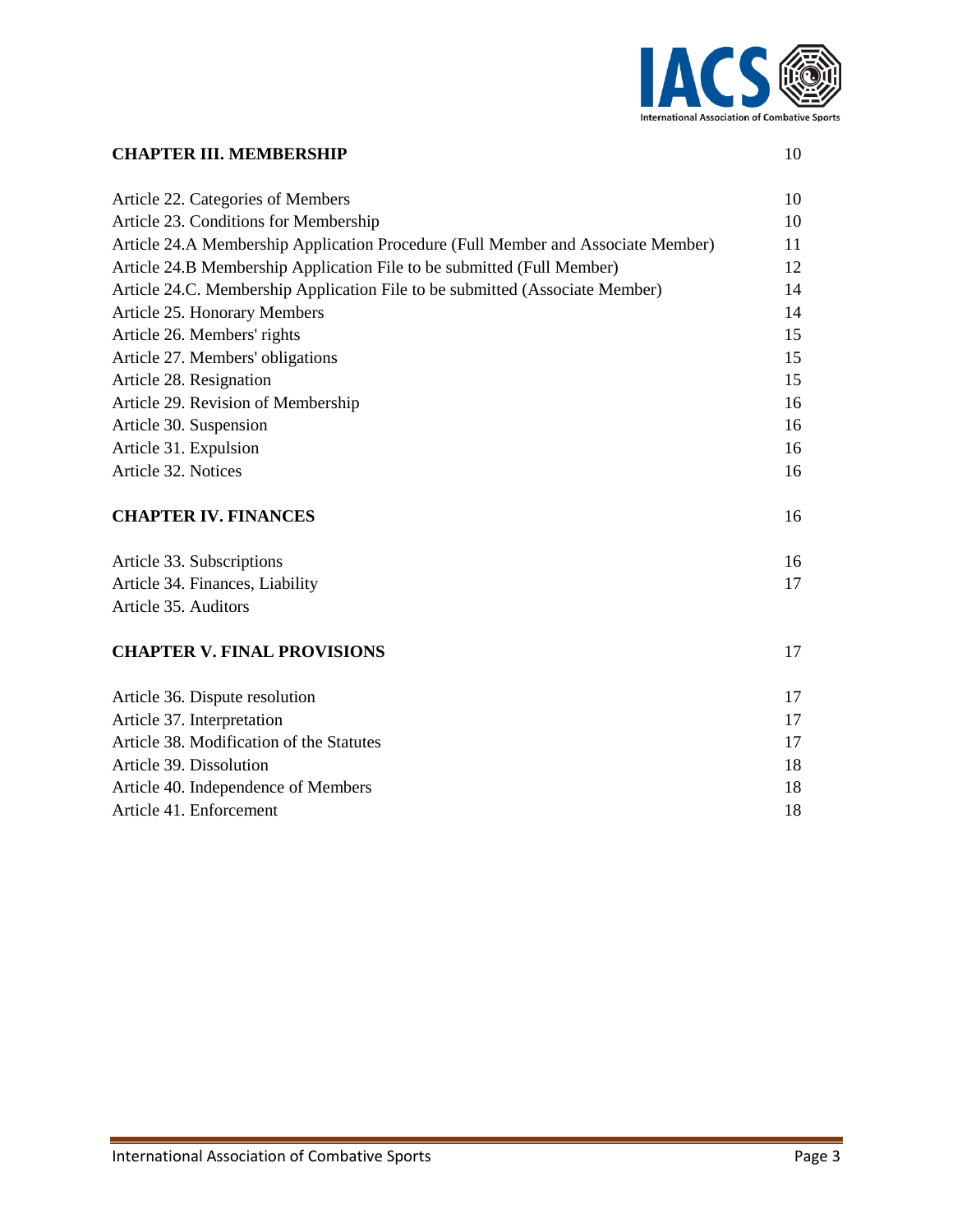

#### **CHAPTER I. GENERAL PROVISIONS**

#### **ARTICLE 1.** NAME AND HEADQUARTERS

1.1 International Association of Combative Sports ("IACS") is a not-for-profit association, composed of autonomous and independent international sports federations (the "IFs") and other international, national and regional organizations contributing to Sports for All concept and promoting Olympism through assistance to Olympic and Paralympics movement and various fields from time to time.

1.2 IACS is constituted according to Sector 8 of Indian Companies Act 2013.

1.3 The registered office of IACS is located in Greater Noida, Uttar Pradesh, India.

## **ARTICLE 2**. AIMS & OBJECTIVES

2. The objectives of IACS are:

- a) to unite, promote and support the international combative federations; to preserve their autonomy, while co-ordinating their common interests and goals.
- b) to facilitate and promote knowledge-sharing and exchange of information between its Members;
- c) upon request from and in agreement with its Members, to develop specific services for its Members in unique areas which avoid duplication and overlap;
- d) to organize and coordinate multi-sports events and support the organization of multisport games by its Members in agreement and cooperation with its Members;
- e) to collaborate with academic and other organization for acquiring and dissemination of academic literature as and when required so;

#### **ARTICLE 3.** NON-DISCRIMINATION, GENDER BALANCE

3.1 IACS rejects all forms and means of discrimination against individuals, groups of people, organizations or countries on grounds of ethnic origin, gender, language, religion, race, politics and on any other grounds.

3.2 IACS also encourages gender balance and, in that respect, supports the promotion of women in sport at all levels and in all structures with a view to implementing the principle of equality of men and women.

#### **ARTICLE 4.** OFFICIAL LANGUAGES

4.1 The official languages of IACS are English and Hindi.

4.2 Only English or Hindi shall be used by IACS and by its Members in their relation with IACS. In the event of a dispute between English and Hindi texts (including but not limited to the present Statutes), the English text shall prevail.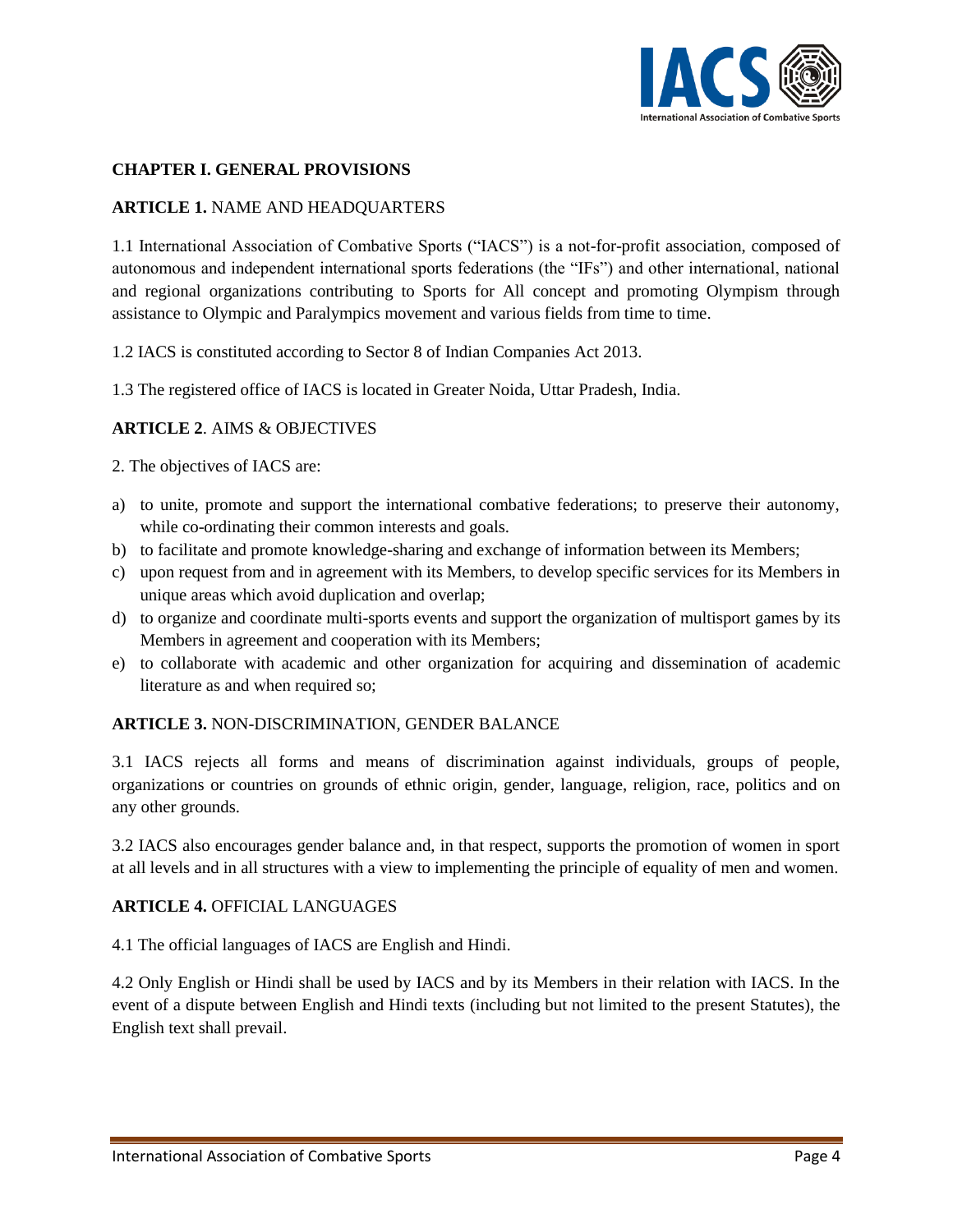

#### **CHAPTER II. ADMINISTRATION OF IACS**

#### **ARTICLE 5.** BODIES

5.1 The General Council is the supreme body of IACS.

5.2 The Executive Council is the executive body.

#### A. GENERAL COUNCIL

#### **ARTICLE 6.** DEFINITION, ORGANISATION

6.1 The General Council will have General Council Meeting which will be called as General Assembly and it will be the meeting of all IACS Members. It is the supreme body of IACS.

6.2 Only a General Assembly duly convened has the authority to exercise its powers.

6.3 The General Assembly may be ordinary or extraordinary.

6.4 The meetings of the General Assembly are open to the public except when decided otherwise by the General Assembly. When justified by the circumstances the President may, under the authority of the General Assembly, request individual members of the public to leave the conference room.

#### **ARTICLE 7.** POWERS OF THE GENERAL ASSEMBLY

7. The General Assembly:

a) adopts or amends the Statutes of IACS;

b) may amend or revoke the regulations and directives of the Council that the General Assembly determines adversely affects any Members' right provided or described in article 9 or impinges on any power or other competence of the General Assembly provided or described in article 18;

c) approves the minutes of the last meeting;

d) admits, suspends (subject to article 13.1) or expels a Member (subject to article 14);

e) elects the President;

- f) appoints the independent auditors;
- g) approves the budgets, the audited financial statements and the activity report;

h) sets the amount of the subscription for Members;

i) bestows, on a proposal by the Council, the title of Honorary President or Honorary Member on a retiring President or retiring Council member who rendered outstanding services to IACS;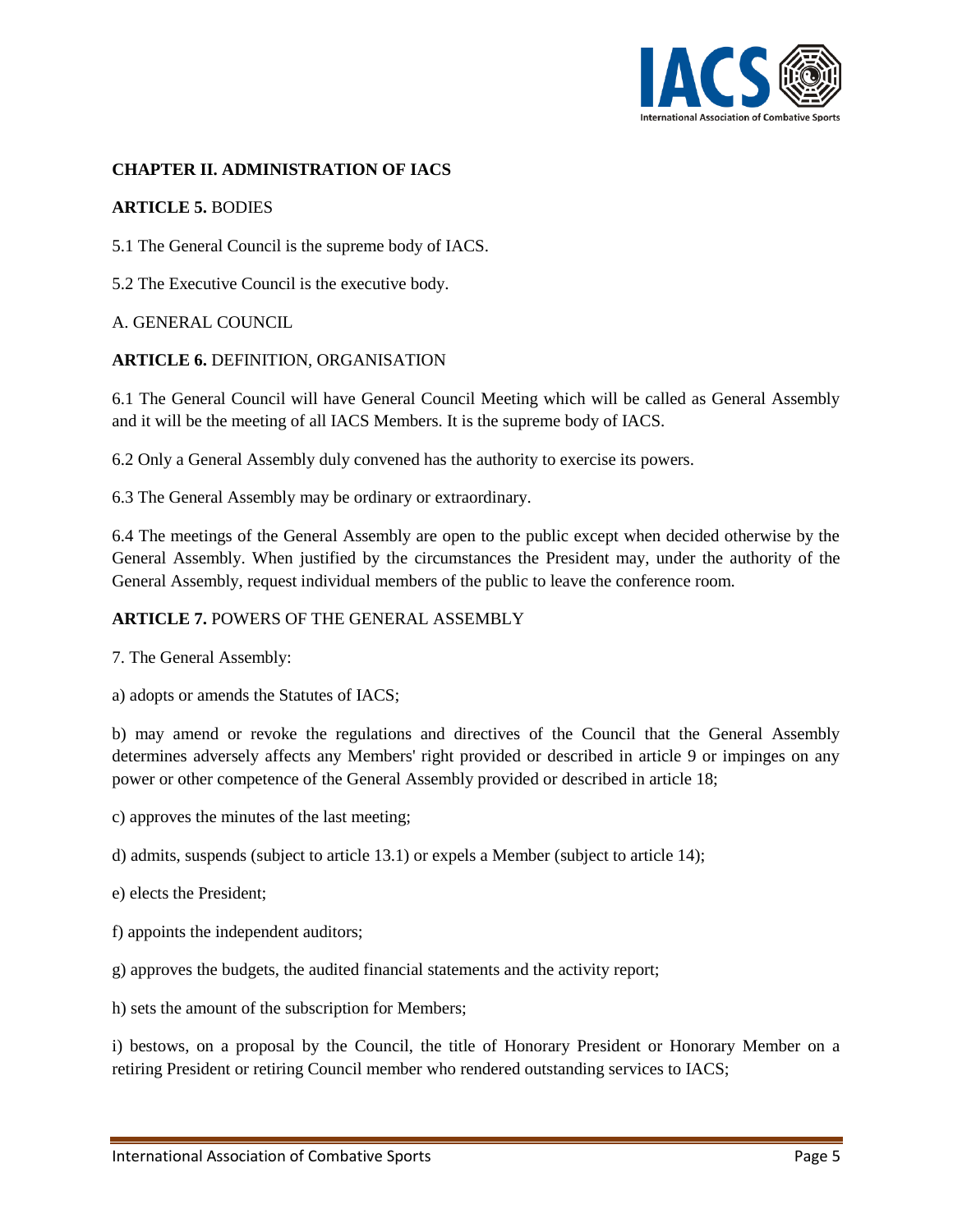

j) exercises any other competence specifically attributed to it by the Statutes, regulations and directives of IACS as and when required/desired so for the betterment of the organization.

#### **ARTICLE 8.** DELEGATES

8.1 Each Member's delegation is limited to a maximum of 2 (two) persons preferably a male and female. A Member's delegation shall not include IACS Council members.

8.2 All delegates other than the President/Chair, Vice-President or Secretary General. Treasurer and other Member shall send to the Administration a power of attorney document signed by one of the above mentioned 2 (two) Officers, which he/she must carry on the day of the General Assembly.

#### **ARTICLE 9.** QUORUMS

9.1 In order for the General Assembly to be validly convened, more than 1/2 (half) of the Members having voting rights must be present.

9.2 Decisions regarding the dissolution of IACS or amendments to the Statutes passed by the General Assembly shall only be valid if 2/3 (two-thirds) of the Members having voting rights are present.

9.3 Absent the quorum, a second General Assembly shall be held 24 (twenty-four) hours after the first was due to convene, with the same agenda. In that second General Assembly, no quorum is required, unless an item on the agenda proposes the amendment of the IACS Statutes, the election of the President, the expulsion of a Member or the dissolution of IACS.

#### **ARTICLE 10.** VOTING

10.1 Each Full Member who has satisfied all its financial obligations toward IACS at the time of the meeting is entitled to one vote.

10.2 Delegates may not represent more than one Member.

10.3 Associate Members have no voting right, but have the right to speak at the General Assembly with prior information to the administration office in written format about the issue in details.

10.4 Save any indication to the contrary in these Statutes, all decisions shall be made by more than 1/2 (half) of the votes validly cast.

10.5 the General Assembly shall be passed by a 2/3 (two-thirds) majority of the votes validly cast:

a) amendment of the agenda of the General Assembly

b) amendments to the Statutes

c) admission of a new Member in the case that a Member raises a Compatibility Issue against the admission of the said Applicant;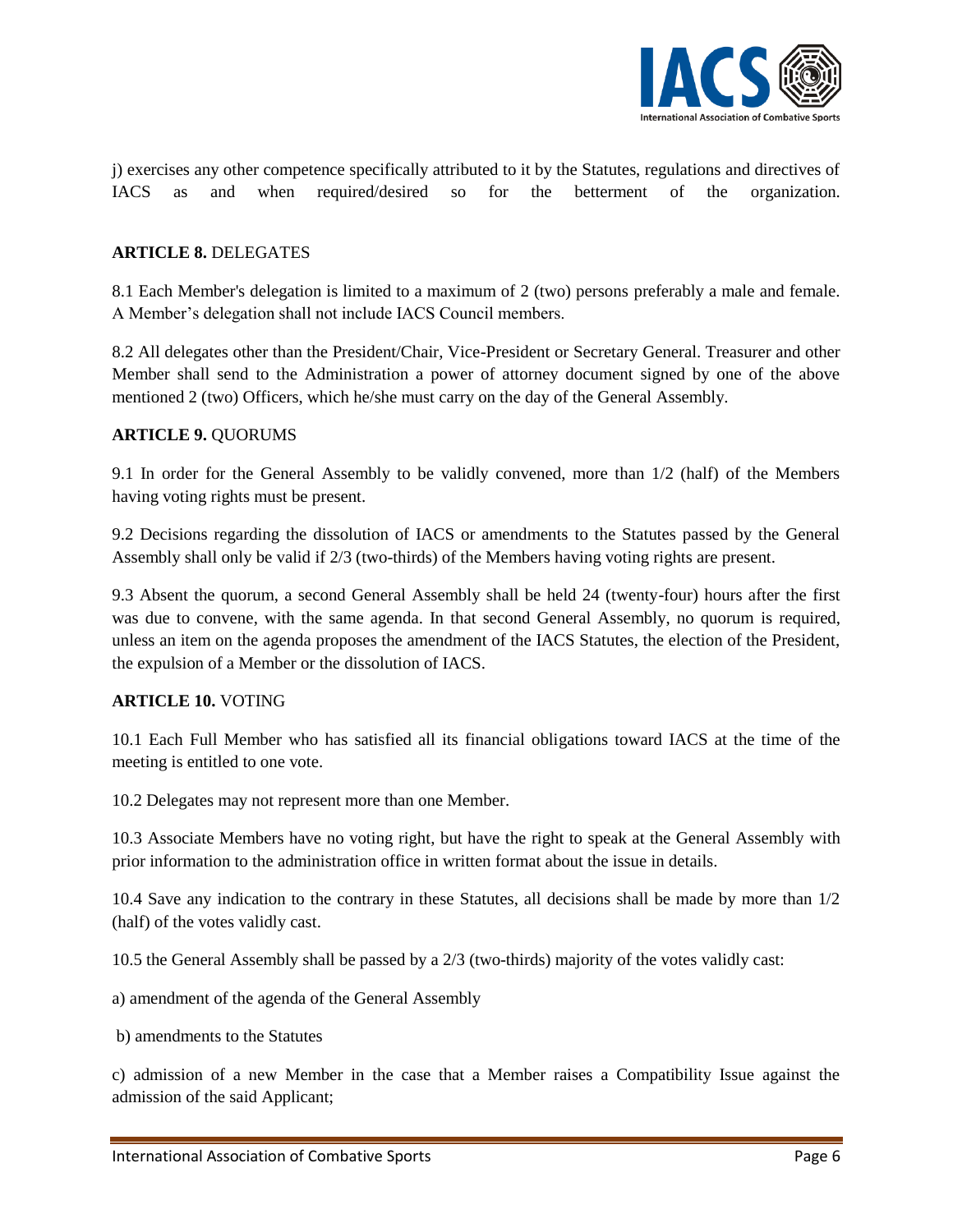

d) dissolution of IACS.

10.6 Illegible, void, blank votes, and abstentions shall not be included in the count of validly cast votes.

10.7 Except in the case of elections, voting shall be conducted by voting machines when available or otherwise, by a show of hands, unless 2 (two) or more Members having voting rights should request a secret ballot; in that case, voting machines may also be used, provided they allow for secrecy in voting.

10.8 The Council may submit any resolution within the competence of the General Assembly to a vote by correspondence to the Members. Resolutions passed by correspondence shall be considered decisions validly made by the General Assembly.

10.9 Voting by proxy or letter during the General Assembly is not allowed.

## **ARTICLE 11.** ELECTIONS

11.1 A candidate is elected if he/she obtains the majority of the votes validly cast. If no candidate is elected in the first round, a second round shall take place between the two candidates having obtained the highest number of votes in the first round. In case of a tie, a third round shall take place. In case of a tie in the third round the election is done by drawing lots.

11.2 Voting for elections shall always be carried out by secret ballot whenever there is more than 1 (one) candidate up for election. Voting machines may be used provided they allow for secrecy in voting.

11.3 In the event there is only one candidate for the position being filled, the election will be carried out by acclamation, unless an election by secret ballot is requested by at least 2 (two) Members with voting rights.

## **ARTICLE 12.** ELECTION OF THE PRESIDENT

12.1 During the election of the President, the outgoing President shall conduct the election.

12.2 The outgoing President continues to chair the General Assembly until its conclusion.

12.3 The newly elected President and Council members take office after the close of the General Assembly.

#### **ARTICLE 13**. ORDINARY GENERAL ASSEMBLY

13.1 The Ordinary General Assembly is convened by the Council once a year.

13.2 All proposals by Members to modify the IACS Statutes should be communicated in writing to the Administration at least 4 (four) months prior to the General Assembly.

13.3 At least 6 (six) months before the date of the opening of the General Assembly, the Administration shall send a formal call to the meeting to all Members. The notice shall stipulate that any Member willing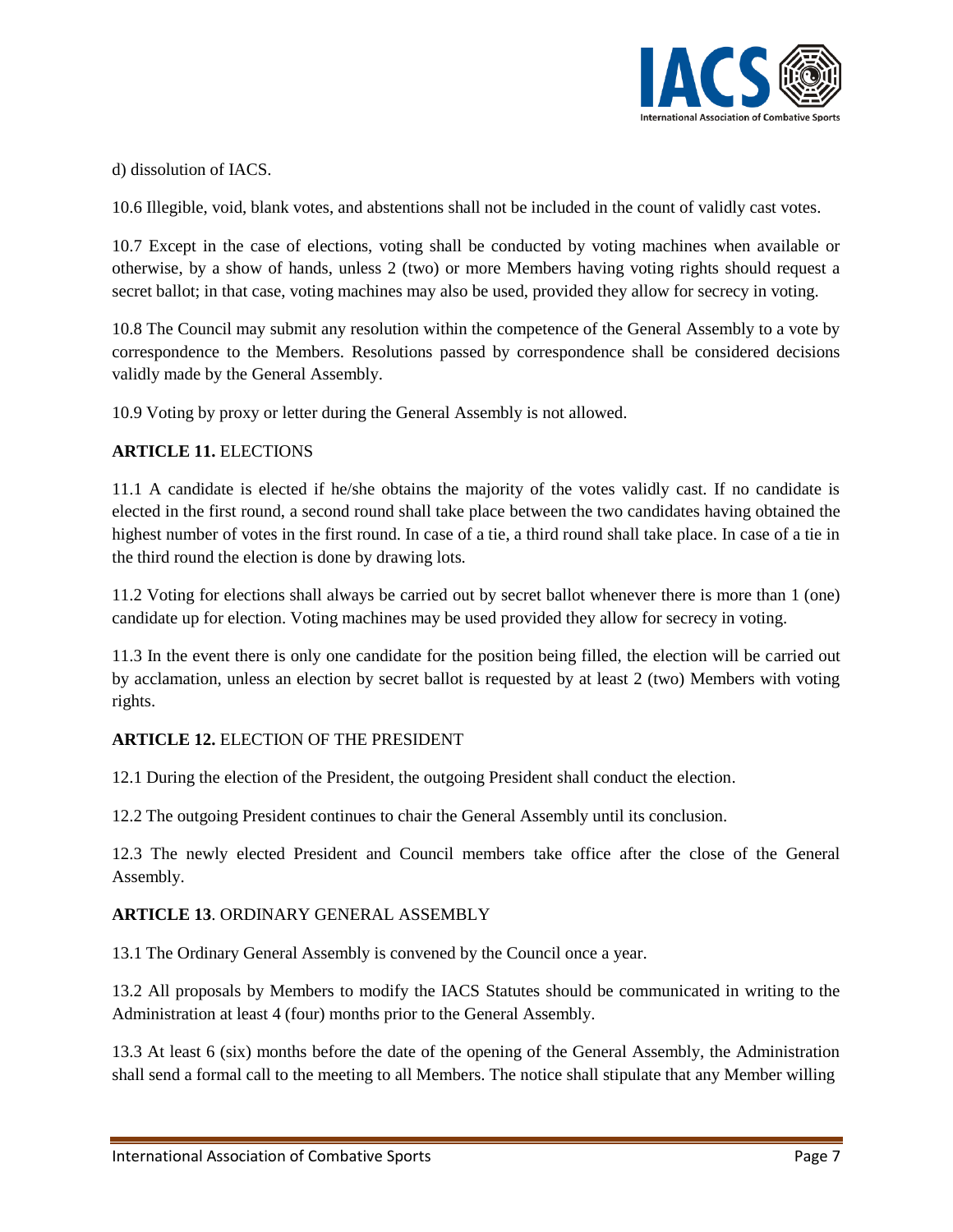

to add a new item on the agenda must submit it to the IACS Administration no later than 4 (four) months prior to the meeting.

13.4 At least 1 (one) month before the General Assembly meets, the Administration shall circulate the agenda as prepared by the Council, together with the activity report and any other relevant document. The budget and the financial statements will be circulated immediately after having been audited, but, in any case, before the General Assembly.

13.5 Together with the agenda, the Administration shall circulate details of any membership applications submitted to the vote of the General Assemblyand a brief description and results of any investigations made to that effect by the Administration as well as any recommendations by the Council. Objections to or reservations held regarding such membership applications must be communicated to the Administration together with the reasons for such objection or reservation, no later than 15 (fifteen) days prior to the General Assembly.

## **ARTICLE 14.** EXTRAORDINARY GENERAL ASSEMBLY

14.1 An Extraordinary General Assembly may be convened at the request of the Council or shall be convened upon receipt of a written request from at least 1/5 (one-fifth) of the Members having the right to vote, no later than 2 (two) months following the request. Notification of the meeting will be sent out to the Members at least 30 (thirty) days in advance.

14.2 The notification shall detail the reasons for convening an Extraordinary General Assembly. No business other than that specified in the notification shall be conducted at such an Extraordinary Assembly, unless all Members are present and vote unanimously in favour of it.

## B. THE EXECUTIVE COUNCIL

## **ARTICLE15**. COMPOSITION AND ELECTION

15.1 The Council is the executive body of IACS. It consists of 12 (twelve) members, including the President, who is elected by the General Assembly according to article 31 below.

15.2 The Council elects President, Secretary General, Treasurer, 4 (four) Vice-Presidents and 4 (four) Joint Secretaries, among the members of the Council.

#### **ARTICLE 16.** ELIGIBILITY, TERM OF OFFICE

16.1 The Council members must have reached the age of 18 (eighteen) when taking office and be in full possession of their civil rights.

16.2 Council members are appointed for a term of 4 (four) year's corresponding to the term of the President. They may be reappointed.

16.3 The Council members who, during their term of office with IACS, lose their position with the Member affiliated to the Organization which they represent shall continue to sit on the Council until the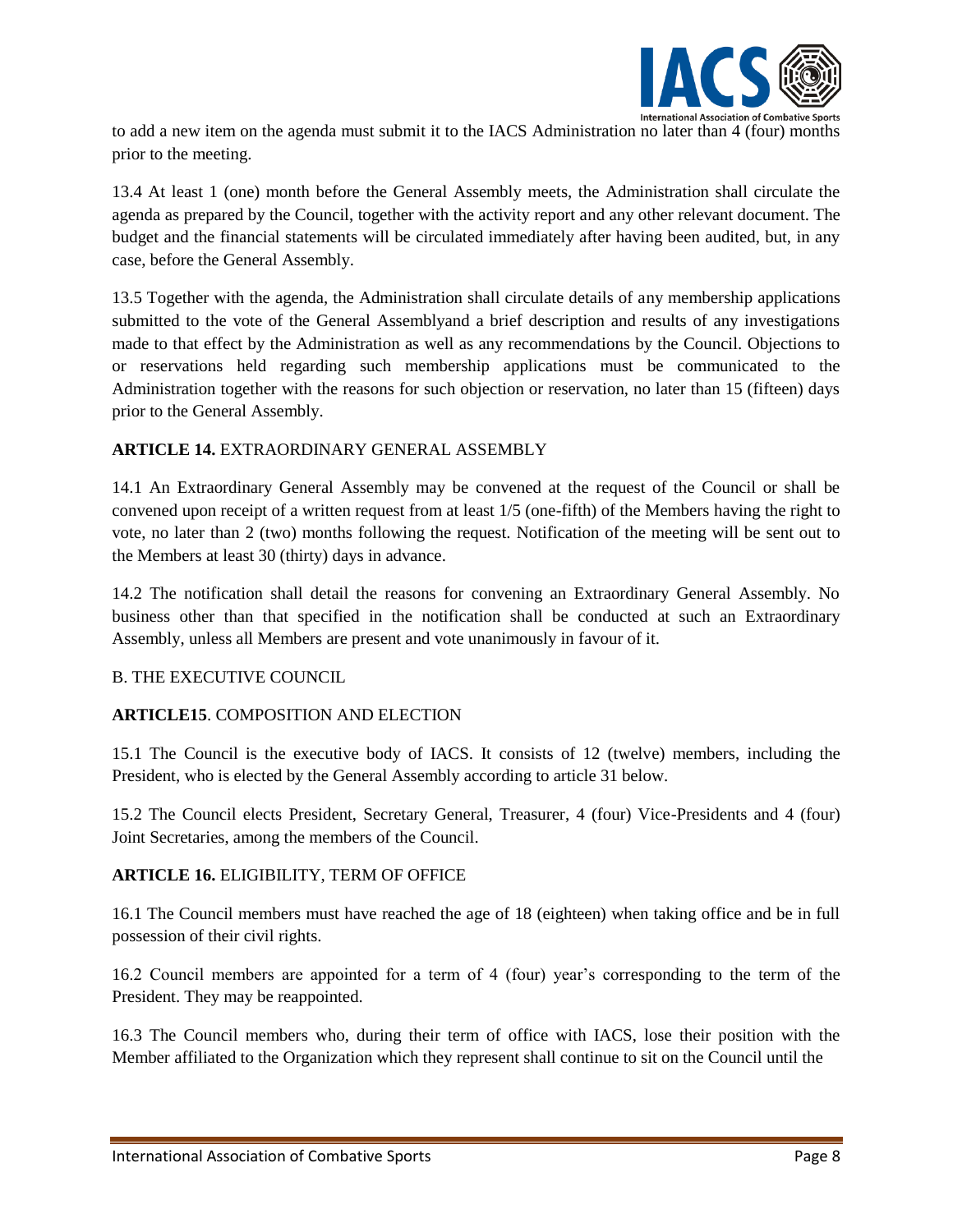

next General Assembly, unless the relevant Member objects. In the latter case, the Organisation concerned, mentioned under article 29.2, shall appoint a substitute that will sit for the remainder of the term.

## **ARTICLE 17**. PRESIDENTIAL ELECTION

17.1 The President of IACS shall serve for a single four-year term of office. There shall be a rotation cycle so that the President of IACS shall come from and be nominated by a Member from one of the Organizations listed hereafter, in accordance with the following rotating cycle:

The rotating cycle will automatically renew itself for a successive cycle, and so on from cycle to cycle.

17.2 Nominations for the Presidency must be notified in writing to the Administration at the latest 30 (thirty) days before the beginning of the General Assembly meeting at which the elections will take place. The Director General will issue a note indicating the deadline to be observed at least sixty (60) days before the meeting at which the elections will take place.

17.3 President can only be elected from the full member organizations of eminence with good track record, without any disputes with any national and international organizations and who have paid their annual membership dues full in the last three years continuously.

17.4 Candidates must have reached the age of 18 (eighteen) at the date of the election and be in full possession of their civil rights.

17.5 Nominations that arrive after the deadline shall not be taken into consideration. If no candidate has been nominated within the deadline or if a nominee is no longer a candidate on the day of the General Assembly, the First Vice-President elected by the Council shall preside until the next General Assembly.

17.6 After the deadline for receiving nominations has been reached, the list of nominees for President will be distributed to the Members at least 15 (fifteen) days before the meeting at which the elections will take place.

17.7 The General Assembly elects the President for two (2) single four (4) year term.

## **ARTICLE 18.** MEETINGS, QUORUMS

18.1 The Council shall meet in principle twice during each year of its period of office.

18.2 The quorum for meetings of the Council is met when the President plus 4 (four) other Council members are present (including by video, computer or telephone conference), except in exceptional circumstances when the President is unable to attend and does not wish or is unable to cancel the meeting, in which case the quorum shall be satisfied with 1 (one) Vice-President and 4 (four) other Council members.

18.3 The President or the Chair of the meeting has a casting vote in case of a tie.

18.4 Resolutions of the Council may also be adopted by way of written consent to a proposition.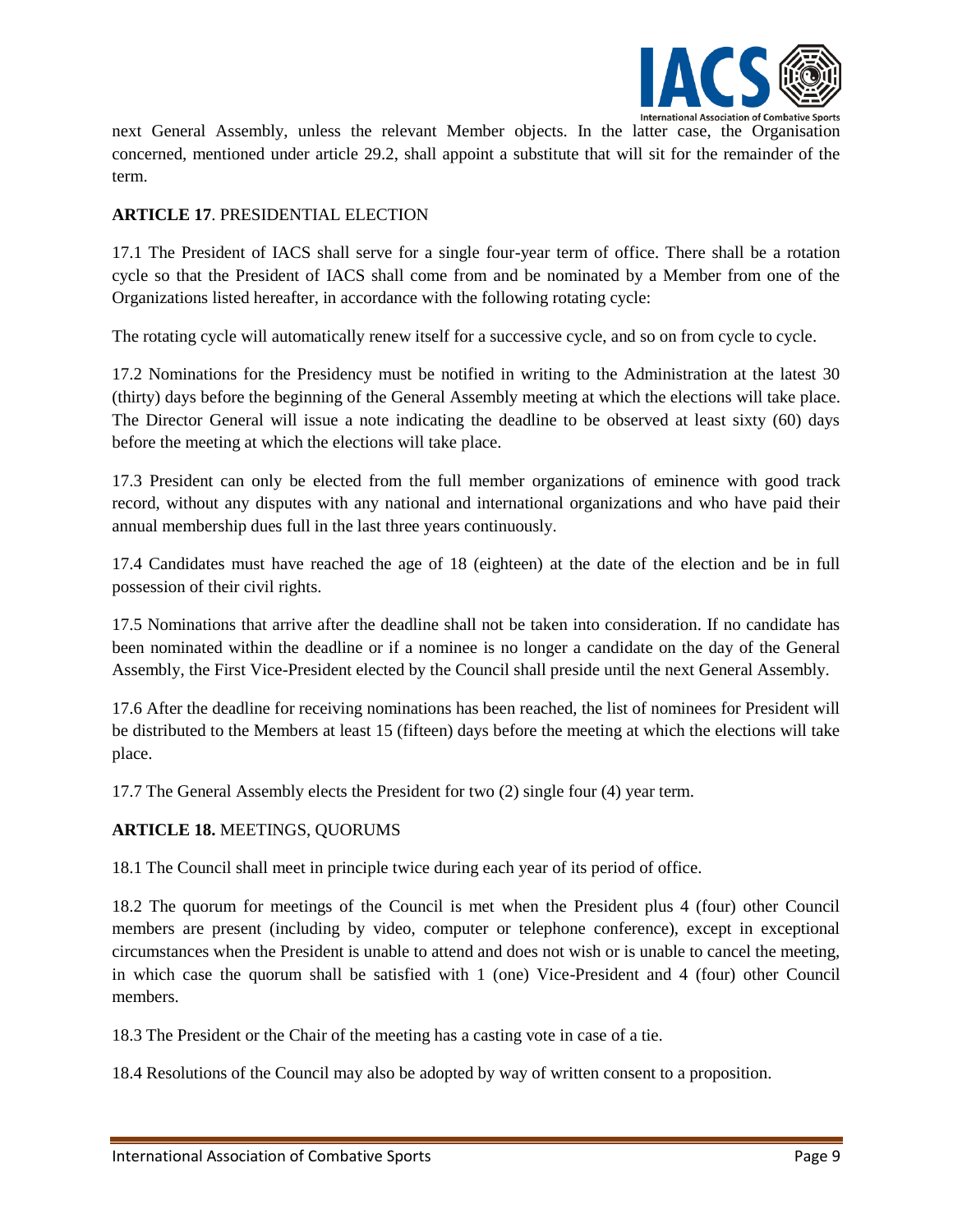

#### **ARTICLE 19.** POWERS OF THE COUNCIL

19.1. The Council is competent in all matters that are not reserved to other bodies by the Statutes, regulations and directives of IACS.

19.2 The Council lays down the regulations and directives of IACS.

19.3 The Council prepares and convenes Ordinary and Extraordinary General Assemblies.

19.4 The Council may appoint any commission it deems necessary at any time.

#### C. ADMINISTRATION

#### **ARTICLE 20.** MISSION

20.1 The mission of the Administration is to implement the decisions made by the General Assembly and the Council, and carry out all the administrative duties of IACS, under the supervision of the Director.

20.2 Members of the Administration do not have voting rights except the Director General.

#### **ARTICLE 21**. DIRECTOR GENERAL

21.1 The Director General is appointed by the Council. He/she shall be accountable to the Council for the running of the Administration and such other duties as may be required.

21.2 He/she hires the IACS staff after consultation with the President

#### **CHAPTER III. MEMBERSHIP**

#### **ARTICLE 22.** CATEORIES OF MEMBERS

22.1 The Members of IACS are:

a) the Full Members;

b) the Associate Members, whose admission has been approved by the General Assembly. Unless the context otherwise indicates, the term "Member(s)" in these Statutes comprises both Full Members and Associate Members.

22.2 The Members of IACS are also categorized according to the following organizations

a) International Members (International Combative Sports or Martial Arts Organizations);

b) National Members (National Association of Combative Sports);

c) Associate Members (Regional/ National/ International Combative Sports or Martial Arts Organizations);

#### **ARTICLE 23.** CONDITIONS FOR MEMBERSHIP

23.1 May apply and become: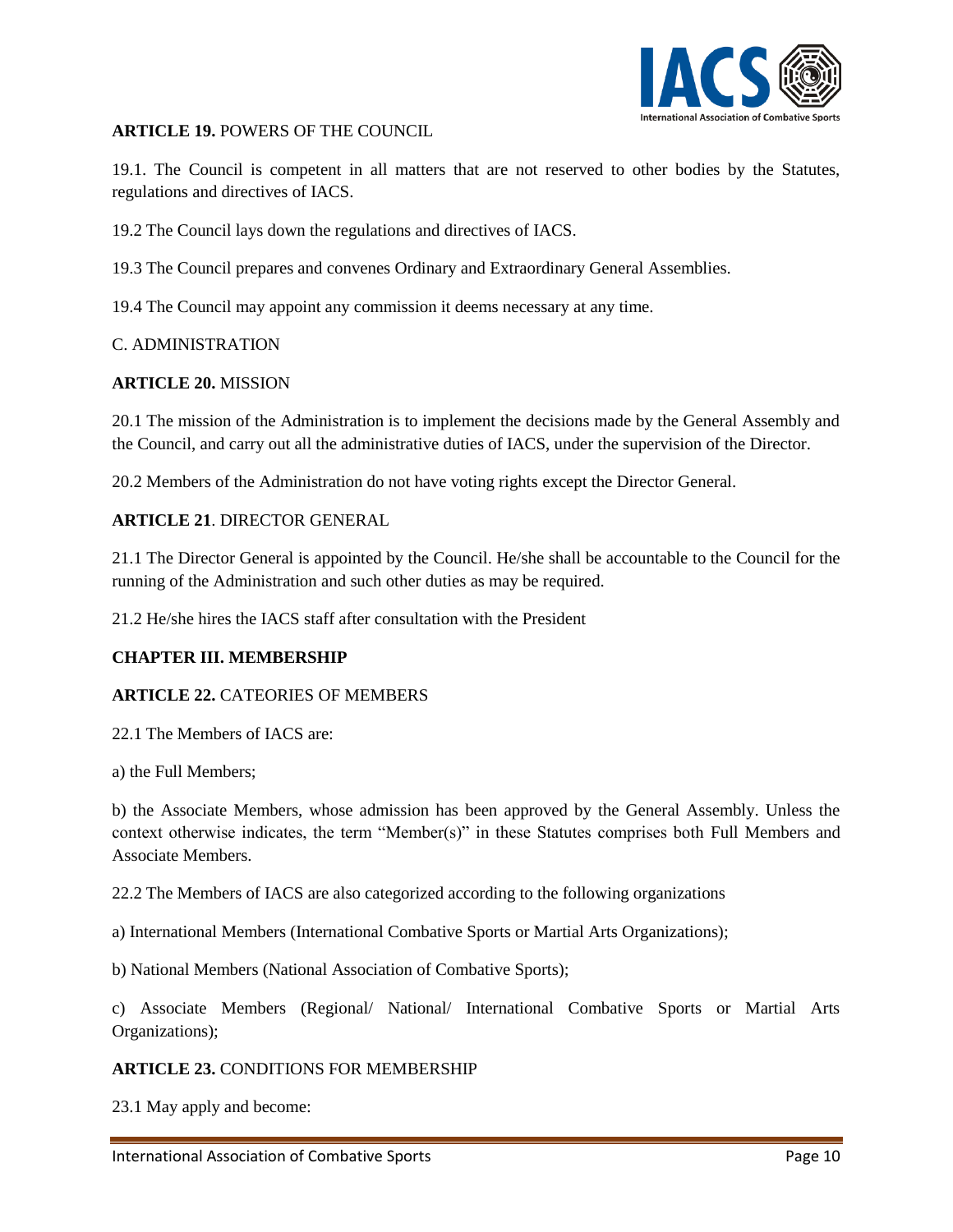

a) a Full Member any sport organization (generally known as IF) which groups together the majority of the National Federations (the "NFs") (or organizations) throughout the world practicing its sport and regularly holding international competitions; or

b) a Full Member any sport organization (generally known as NACS) which groups together the majority of the National Federations (the "NFs") (or organizations) throughout the national practicing its sport and regularly holding national competitions; or

c) an Associate Member any sport organization which groups together the activities of several Members generally for the purpose of organizing competitions or any international, national and regional organization contributing to sport in various fields.

For the purpose of these Statutes, "NF" means a body representing combative sport or a number of sports in a Country that may be recognized by either the National Olympic Committee (the "NOC") or any of the department of Government responsible in that country or any other organization which are reputed enough with high credentials in the society with at least two recommendation of the person involved with any of the above organizations.

A "Country" means either:

1. a state recognized by the International Community; or

2. a state having a NOC recognized by the International Olympic Committee (the "IOC")

## **ARTICLE 24.A.** MEMBERSHIP APPLICATION PROCEDURE (FULL MEMBER AND ASSOCIATE MEMBER)

24. A.1 The membership application procedure (the "Membership Application Procedure") starts by filling a membership application form (the "Membership Application Form") with IACS. The Membership Application Form shall be accompanied by the following documents:

1. a letter of intent signed by authorized representatives of the applicant (the "Applicant") confirming its intent to become a Member of IACS and to provide without delay the complete membership application file containing all information, elements and documents required pursuant to articles 7.B. and 7.C. (the "Membership Application File");

2. an acknowledgement form signed by authorized representatives of the Applicant confirming that the Applicant hereby agrees to be bound by the present Statutes and other IACS rules and regulations and accepts the authority of the relevant bodies and commission of IACS (including the Council, the General Assembly and the ad hoc Commission) as well as the jurisdiction of New Delhi court with respect to any issues arising out of or in connection with the Membership Application Procedure;

3. a proof of payment made out in USD, of the membership application fee (the "Membership Application Fee"). The Membership Application Fee is a one-off fee and is not refundable. For the avoidance of doubt, the Membership Application Fee does not cover or exempt from the payment of the membership subscription due after the Applicant becomes a Member and joins IACS.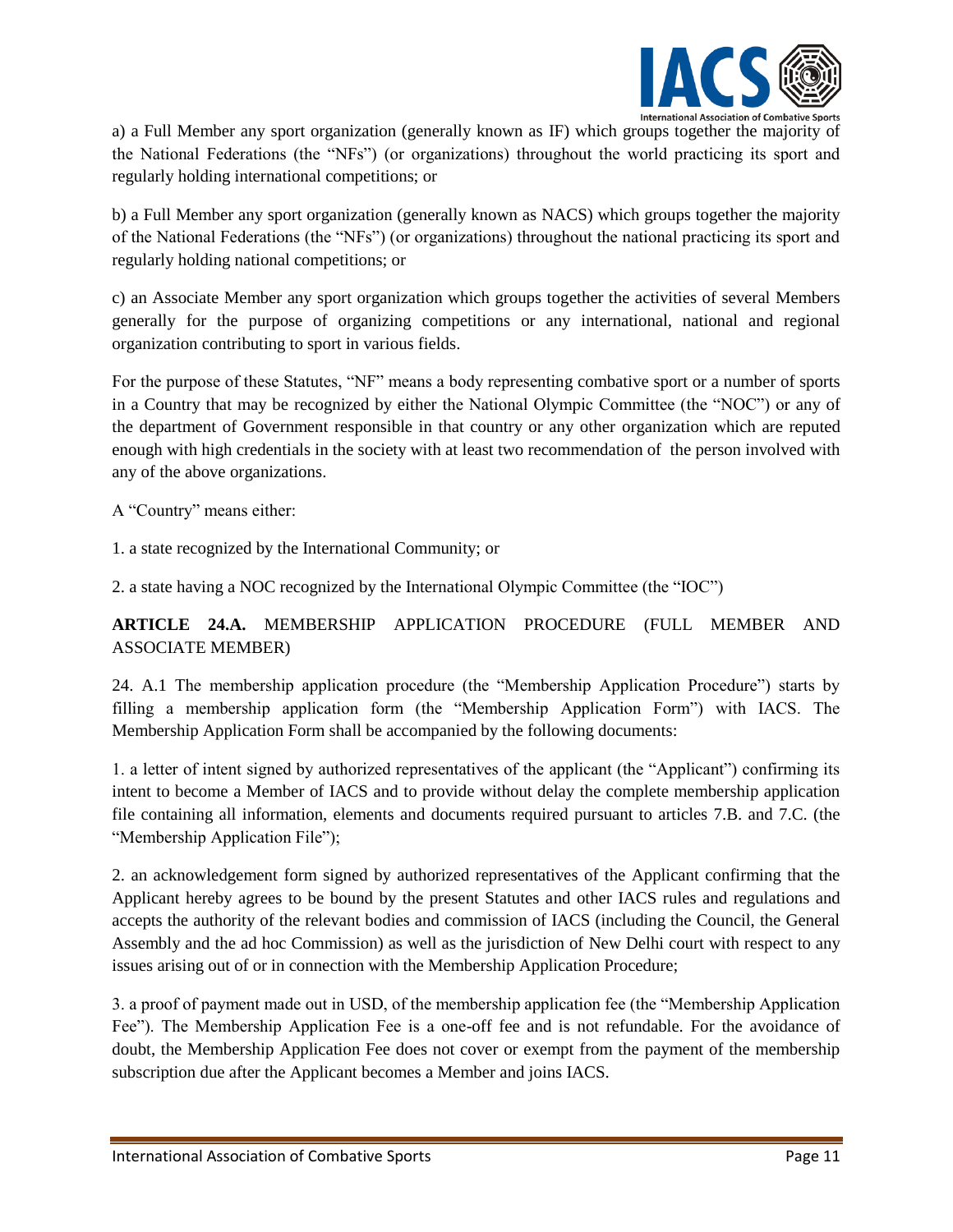

24.A.2. Upon receipt of the membership application (the "Application") which consists of (i) the Membership Application Form, (ii) the Membership Application Fee and (iii) the complete Membership Application File, the Administration shall review and assess the Application.

24.A.3 The Council shall examine any new membership applications in respect to the justification of the existence of the sport and to the existence of potential or existing rivalry issues, overlap or conflict of competence (the "Compatibility Issue") with IACS Members and/or between two or more Applicants. The Council may conduct a due diligence to assess any Compatibility Issue between two Applicants and/or an Applicant and any Members. The costs of the due diligence process to be borne by the Applicant(s) will be subject to separate guidelines to be enacted by the Council. The Council may appoint one or more ad hoc Commission(s) to perform the duties. In such a case, the ad hoc Commission(s) will prepare a report to the attention of the Council setting out in particular its findings and conclusions upon completion of the due diligence, the investigations and the assessment of the Application.

24.A.4 On the basis of its investigations and/or the report of the ad hoc Commission and provided that the Council considers at its sole discretion that the Applicant has complied with all requirements as set out in this Membership Application Procedure, the Council shall issue for a positive recommendation to the attention of the General Assembly. The General Assembly is the sole competent body to admit new Members. However, should the Council consider at its sole discretion that the Applicant has not complied with all the requirements as set out in this Membership Application Procedure, the Council is entitled to decide not to submit the Applicant to the vote of the General Assembly which results in the termination of the current Membership Application Procedure.

24. A.5 In addition to the above rules and articles the Council is competent to enact guidelines implementing the provisions for admission, into IACS as member in any of its defined category.

## **ARTICLE 24.B** MEMBERSHIP APPLICATION FILE TO BE SUBMITTED (FULL MEMBER)

24.B Any Applicant shall submit the Membership Application File with the documents listed hereafter at least 6 (six) months prior to the commencement date of the General Assembly at which the Applicant is to be voted subject to article 27.A.4:

1. a written declaration signed by authorized representatives of the Applicants justifying that:

a) the sport or activity which it controls does not conflict with and there is no Compatibility Issue with an already existing Member of IACS;

b) the Applicant is the legitimate IF governing its sport at worldwide level. Upon request, the Applicant shall provide any information required by IACS, in particular by the ad hoc Commission, to document which solutions have been arranged with any other organization active in the sport(s)/disciplines governed by the Applicant.

2. a confirmation that the Applicant is a not-for-profit organization;

3. a copy of its constitution/statutes, regulations and directives including but not limited to any rules dealing with sport, ethics, disciplinary, manipulation of competitions or fight against violence matters as well as any all applicable health and safety regulations protecting the athletes and any other stakeholders)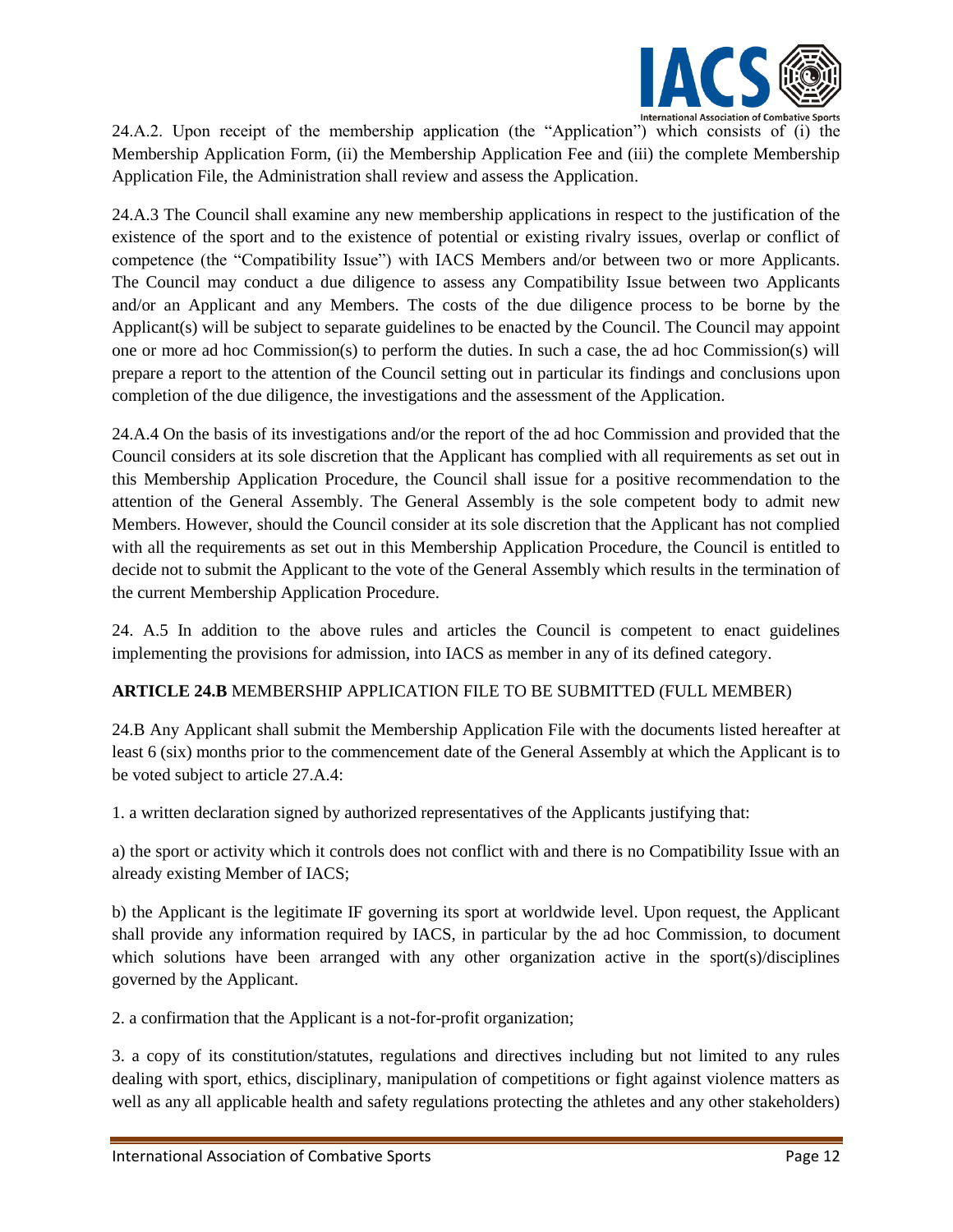

which must comply with these Statutes any other applicable regulations, directives and decisions of IACS. The Constitution/statutes of the Applicant must also contain a specific provision recognizing the exclusive jurisdiction of the Court of New Delhi, India.

4. a governance report setting out good governance mechanisms implemented within the Applicant (including but not limited to democratic process, term/age-limits, checks and balances, transparency and communication, compensation policy, audit functions, social responsibility, non-discrimination, allocation of resources for the global development of grass‐ roots activities) as well as ethical considerations implemented by the Applicant in particular in its management and operational processes;

5. a chart of its organizational structure (including staff), with detailed explanations and highlighting the gender balance within its staff, bodies and other commissions (men/women comparison) and, alternatively, explaining why the gender balance is not achieved;

6. the minutes of the last 1 (one) General Assemblies and the minutes of the last electoral congress if it took place during another General Assembly;

7. any element proving the Applicant's existence for at least 2 (two) years, including the list of the last 2 (two) General Assemblies, and the list of their attendees;

8. a list of its member NFs (where applicable), grouped by continents, which must count:

9. a membership certification signed by each NF recognized by the Applicant; only 1 (one) NF per sport and per country will be taken into account;

10. Each NF must be a full member of the Applicant. No categories other than the full membership to the Applicant will be taken into account;

12. a list of the NOCs or NSAs recognizing its NFs; A recognition certification signed by the NOC and/or NSA (together with a certified English translation) must be enclosed within the Membership Application File;

13. on a case-by-case basis and upon request from IACS a list of its international events involving NFs and their affiliated athletes;

14. a document presenting its events, explaining in particular:

• the procedures implemented by the Applicant in order to ensure a high level of fairness and objectivity to its competitions (including selection, training, evaluation of judges);

• the steps taken to present its sport in an interesting and attractive manner;

• concrete examples of its ways of ensuring non-discrimination, fair play and solidarity in all of its activities;

15. copies of the financial statements (for the last 2 years) audited by a professional independent auditor, together with an itemization of income and expenses;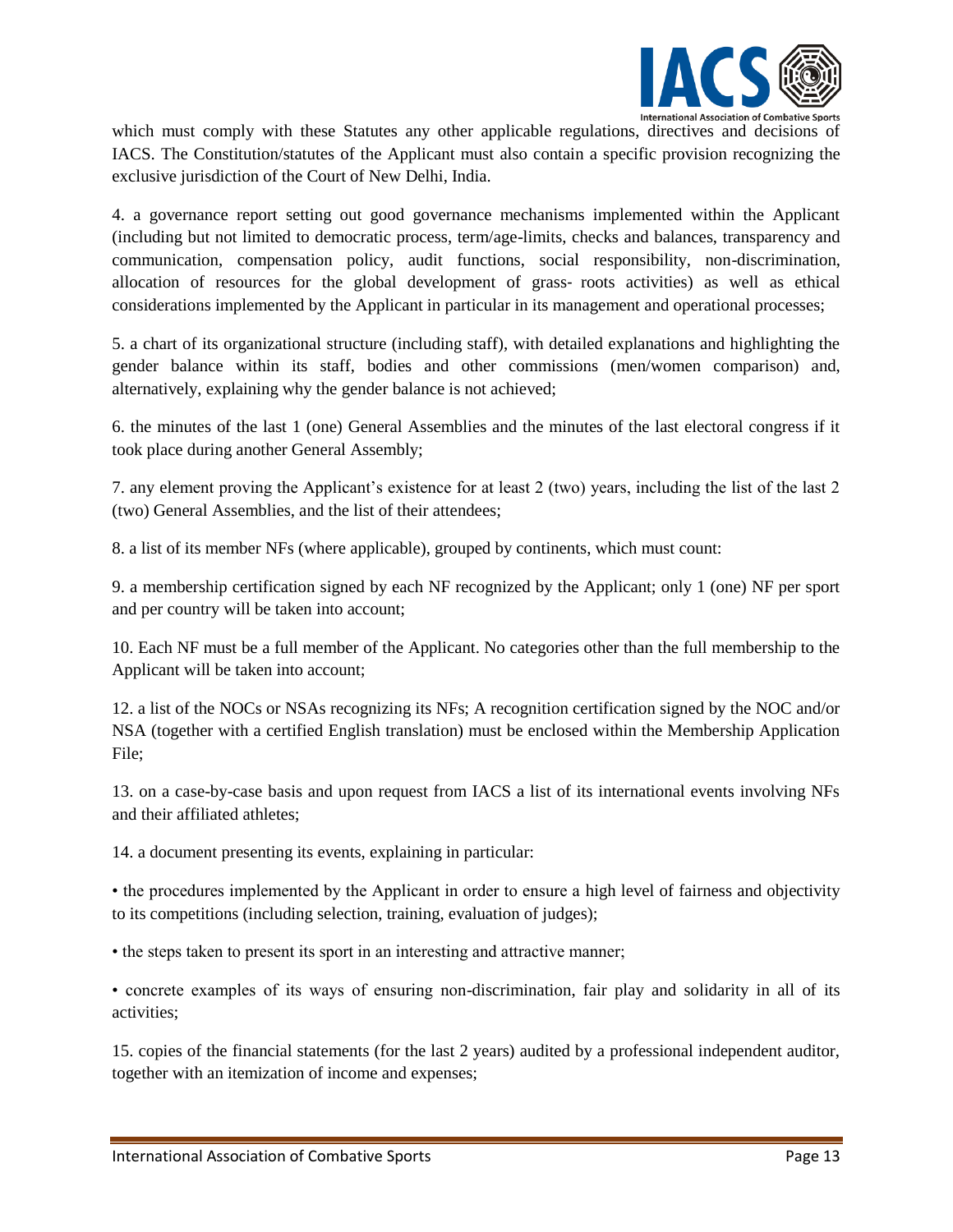

16. a strategic plan approved by the Applicant's executive body, covering the mid/long term (two (2) – four (4) years period);

17. a document describing the main achievements of the Applicant over the last two (2) years as well as the two (2) development programs along with the two (2) development programs specifically aimed at young people;

18. any other documents or information as requested by the ad hoc Commission and/or the Council.

## **ARTICLE 24.C**. MEMBERSHIP APPLICATION FILE TO BE SUBMITTED (ASSOCIATE MEMBER)

24.C.1 In addition to the documents, information and elements required, any organization willing to apply for associate membership must submit its Membership Application File with the additional documents listed hereafter at least 6 (six) months prior to the commencement date of the General Assembly at which the Applicants is to be voted:

1. a list of its members, including NFs or IFs or NOCs (where applicable);

2. a membership certification signed by each member of the Applicant;

3. if the Applicant organizes sports events:

a) a list of its members (NFs or IFs or NOCs) represented in its two (2) most recent events. If the number of events is less than three, the Applicant is not eligible for associate membership;

b) a document presenting its event, explaining in particular:

• the procedures implemented by the Applicant in order to ensure a high level of fairness and objectivity to its competitions (including but not limited to selection, training, evaluation of judges):

• the steps taken to present its sport in an interesting and attractive manner;

• concrete examples of its ways of ensuring non-discrimination, fair play and solidarity in all of its activities;

• a list of all members that are involved in the organization of the events. If any of these members are not Members of IACS, they should not have Compatibility Issue with any of the IACS Members.

4. if the Applicant does not organize sports events:

a document presenting its events or other activities, explaining in particular the benefit of the Applicant's activities for IACS and/or its Members.

## **ARTICLE 25.** HONORARY NOMINATED MEMBERS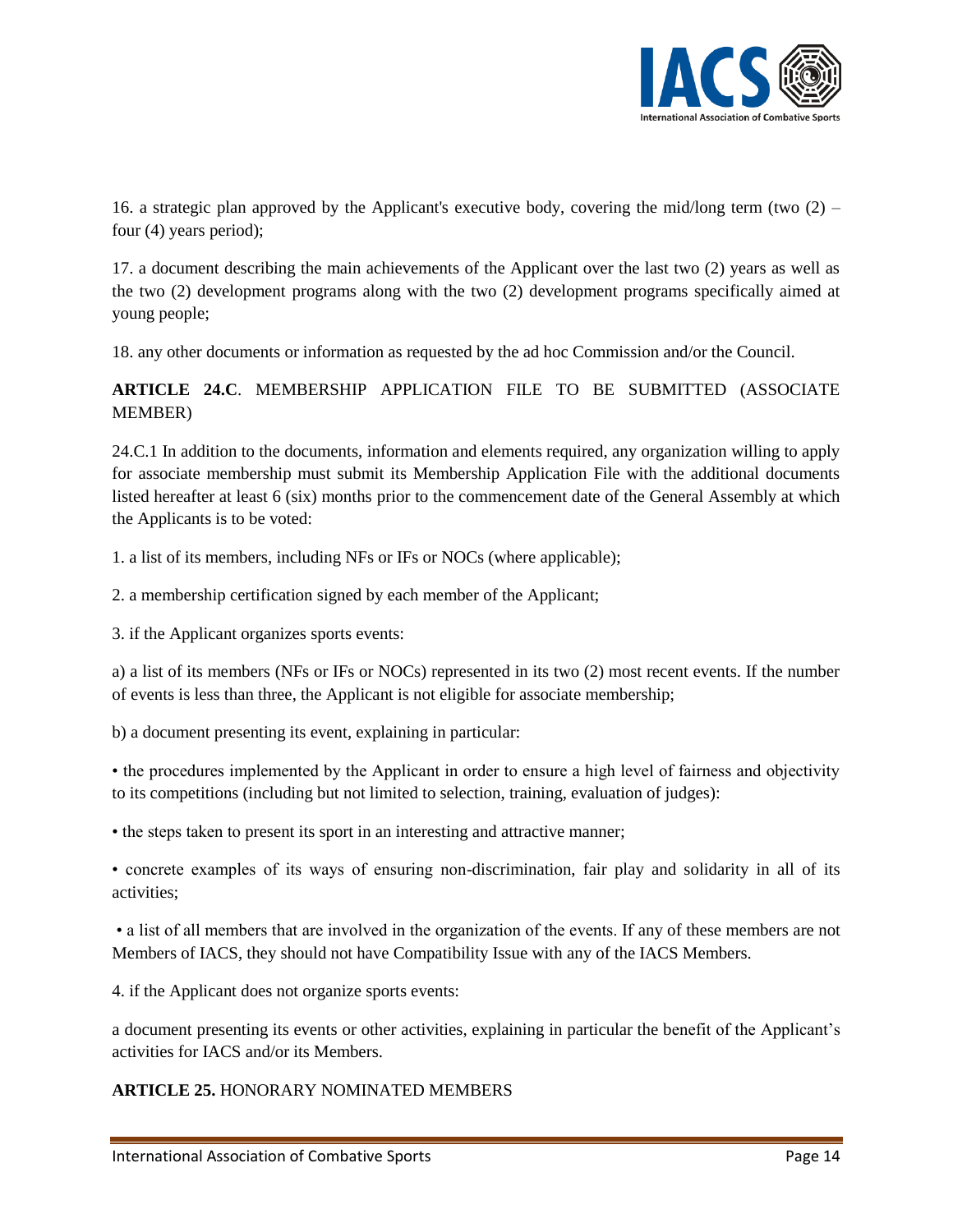

The General Assembly may, upon a proposal by the Council, grant the title of "Honorary President" or "Honorary Member" respectively to a retiring President or a retiring Council member for their outstanding services to IACS. They may attend the General Assembly, but do not have the right to vote.

## **ARTICLE 26.** MEMBERS' RIGHTS

Members have the right:

a) to receive in advance the agenda of the General Assembly, to be called to the meeting within the prescribed time, to take part in the meeting and, if Full Members, to exercise their right to vote;

b) to be informed of the activities and receive the audited financial statements of IACS to be approved by the General Assembly ;

c) to participate in voting and in elections if a Full Member;

d) to draw up proposals regarding the Agenda of the General Assembly;

e) to nominate candidates to the Presidency of IACS;

f) to exercise any other right arising from the Statutes, regulations, directives and decisions of IACS.

#### **ARTICLE 27.** MEMBERS' OBLIGATIONS

Members have the obligation:

a) to comply at any time unreservedly with the Statutes, regulations, directives and decisions of IACS as well as the rules, including but not limited to any regulations, directives and decisions dealing with anti-doping, ethics, integrity of conduct, manipulation of competitions or fight against violence matters as well as any and all applicable health and safety regulations protecting the athletes and any other stakeholders,

b) to have their executive bodies elected at all times by their respective general assembly's;

c) to notify IACS, in writing, of any modification in their constitution or statutes that potentially affects the conditions of admission, of the inclusion or hiving off of any sport discipline and of any other change that potentially affects the conditions of admission;

d) to pay their membership subscription in due time.

#### **ARTICLE 28.** RESIGNATION

28.1 A Member may resign at any time.

28.2 Such resignation shall take effect immediately upon receipt of a notice of resignation signed by the authorized person(s) and shall be reported to the next General Assembly by the Administration of IACS.

28.3 A Member that resigns remains liable for any outstanding obligations to IACS.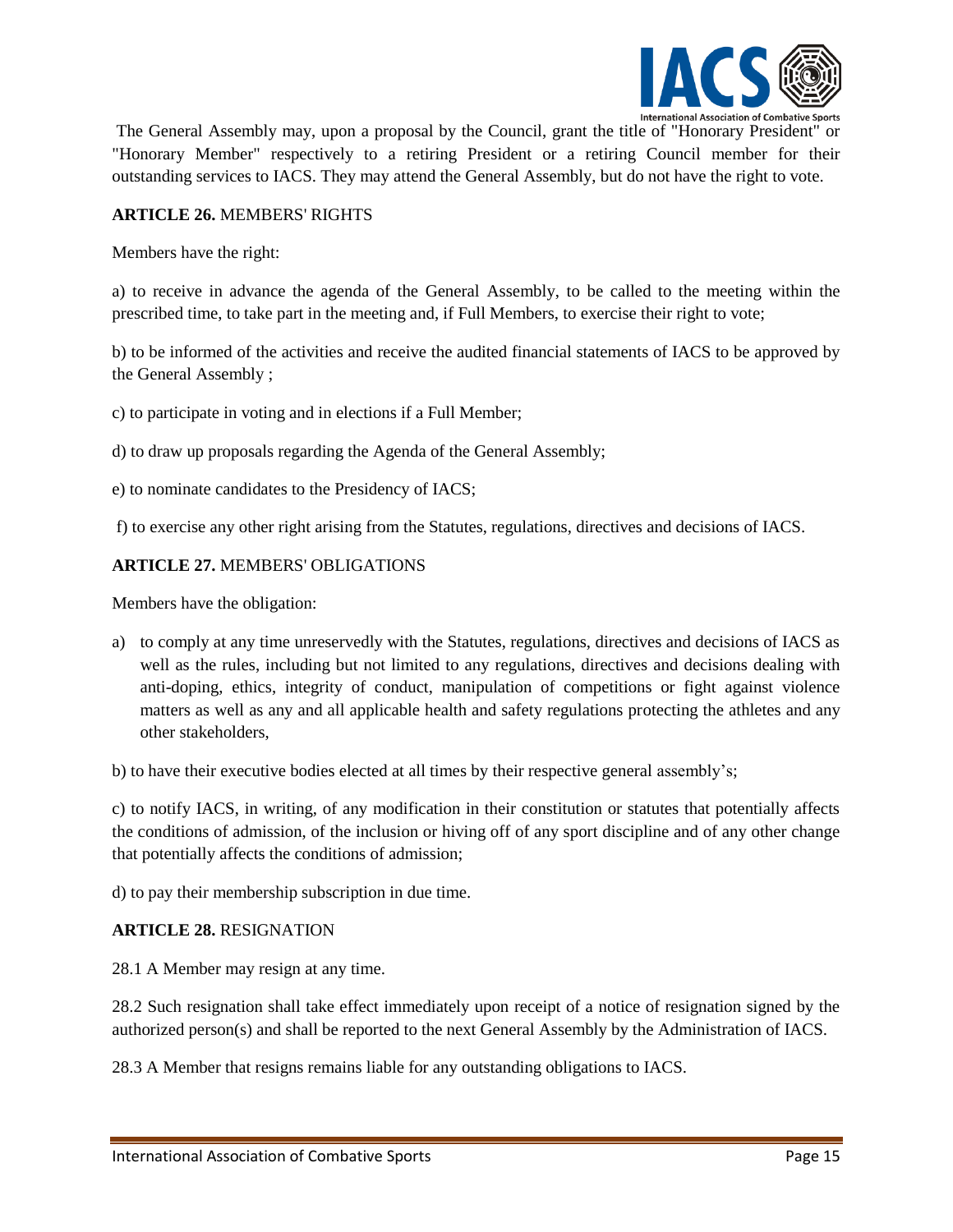

#### **ARTICLE 29.** REVISION OF MEMBERSHIP

Modifications of its constitution/statutes, regulations and directives by a Member, inclusion or hiving off of sport disciplines to its program affecting the conditions of admission or ceasing to comply with the conditions of membership may result in the revision by the General Assembly of its membership to IACS. As a result of such revision, the General Assembly may set a deadline within which the Member shall comply with any directions that the General Assembly may give, failing which the General Assembly may decide to suspend or expel the Member.

#### **ARTICLE 30.** SUSPENSION

30.1 The Council may suspend a Member until the next General Assembly:

a) if it fails to comply with a provision of the Statutes, regulations, directives and decisions of IACS;

b) if it fails to fulfil its financial obligations and pay its liabilities due to IACS;

c) if it owes 2 (two) years of overdue annual membership subscription to IACS.

30.2 A final decision must be made by the next General Assembly, provided the suspension is still in force at that time.

#### **ARTICLE 31.** EXPULSION

31.1. A Member shall lose its membership to IACS on a resolution passed by the IACS General Assembly, notably for the following reasons:

a) refusal to pay any liabilities due to IACS;

b) non-payment of any membership subscription due to IACS for 2 (two) or more years;

c) refusal to comply with the provisions of the Statutes, regulations, directives and decisions of IACS;

d) loss of its status as representative of its sport at the international level.

#### **ARTICLE 32.** NOTICES

32.1 A notice or notification to a Member shall be deemed to have been properly received provided it was sent by regular mail, by electronic message or by fax.

32.2 Notification regarding suspension or expulsion of the Member concerned or dissolution of IACS shall always be sent by registered mail.

## **CHAPTER IV. FINANCES**

#### **ARTICLE 33.** SUBSCRIPTIONS

33.1 All Members of IACS shall pay an annual subscription according to the following scale:

a) Full Members: 100% (one hundred per cent) of the subscription;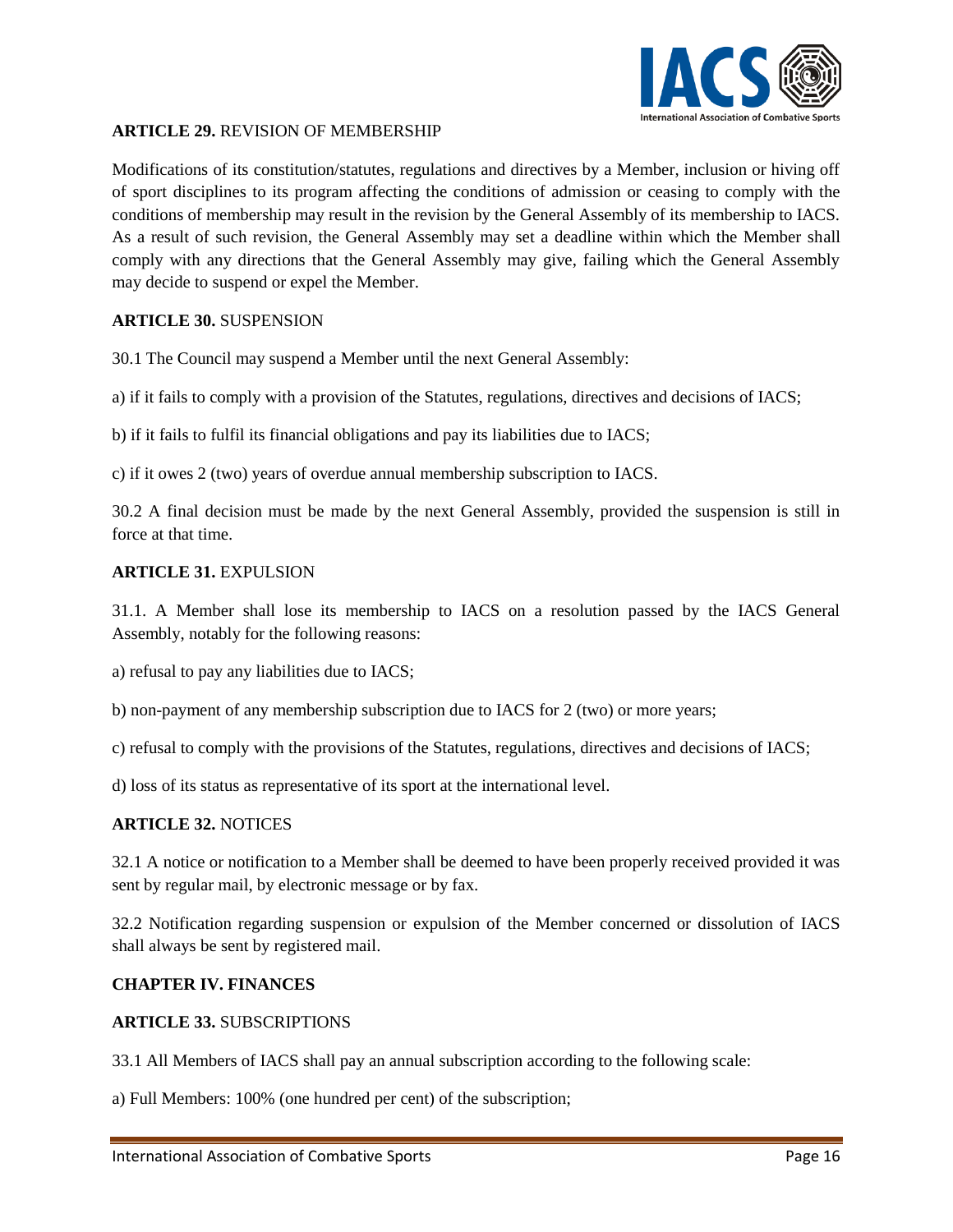

b) Associate Members: 75% (seventy-five per cent) of the subscription.

33.2 New Members shall pay a partial subscription for the current year, as of the month of their membership acceptance.

33.3 The amount of the subscription shall be decided by each General Assembly on a proposal from the Council and shall be payable no later than 31st of June.

33.4 Should a General Assembly not be held in any one or more years, the same amount of subscription as the previous year shall become due on the 31st of June.

## **ARTICLE 34.** FINANCES, LIABILITY

34.1 IACS shall be financially bound, within the limits of the approved budget, by the joint signatures of the President and the Director, or of the Director and the Treasurer or Vice-President.

34.2 Members shall only be legally and financially liable, toward IACS and third parties, up to the limit of their annual subscription to IACS.

34.3 The financial year of IACS shall run from the 1st April to the 31st of March annually.

#### **ARTICLE 35**. AUDITORS

35.1 The financial statements must be audited each year by external qualified professional Auditors, totally independent from IACS. Their duty is to audit the financial statements and present their report to the General Assembly, with their conclusions and recommendations, notably with regards to the approval of the financial statements by the General Assembly.

35.2 The Auditors must be appointed by the General Assembly, generally for a period of 2 (two) years. Their mandate may be renewed.

## **CHAPTER V. FINAL PROVISIONS**

#### **ARTICLE 36.** DISPUTE RESOLUTION

Any dispute arising from, or related to the Statutes, regulations, directives and decisions of IACS can be resolved by a competent internal body of IACS.

#### **ARTICLE 37.** INTERPRETATION

The authority for settling any dispute arising out of the interpretation of these Statutes shall reside with the President, or First Vice-President, if the President is absent, unable or unwilling to preside, who shall seek the advice of the Council or General Assembly before making a final decision.

## **ARTICLE 38.** MODIFICATION OF THE STATUTES

These Statutes may only be modified by the General Assembly or by an Extraordinary Assembly convened especially for that purpose.